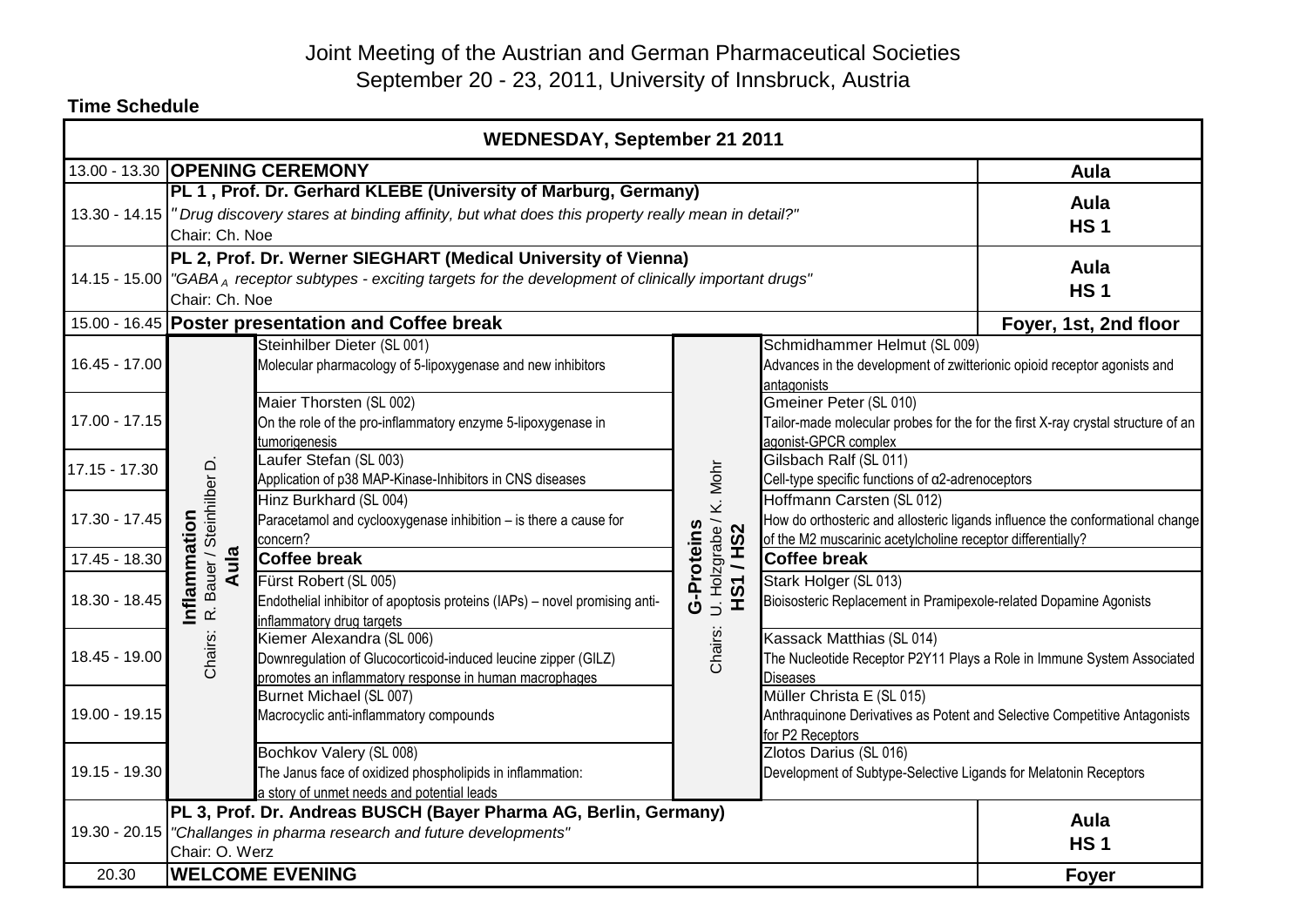| <b>THURSDAY, September 22 2011</b>                                                                                                                                                                                |                                                                                                                                                                                    |                                                                                                                                                                                                    |                                                               |                                                                                                                                                              |                                               |                                  |                                                                                                                                                                                               |  |
|-------------------------------------------------------------------------------------------------------------------------------------------------------------------------------------------------------------------|------------------------------------------------------------------------------------------------------------------------------------------------------------------------------------|----------------------------------------------------------------------------------------------------------------------------------------------------------------------------------------------------|---------------------------------------------------------------|--------------------------------------------------------------------------------------------------------------------------------------------------------------|-----------------------------------------------|----------------------------------|-----------------------------------------------------------------------------------------------------------------------------------------------------------------------------------------------|--|
|                                                                                                                                                                                                                   | PL 4, Dr. Andreas PREMSTALLER (Sandoz Biopharmaceuticals, Austria)<br>08.30 - 09.15 "Monoclonal antibodies: The perspective of a developer of biosimilars"<br>Chair: H. Viernstein |                                                                                                                                                                                                    |                                                               |                                                                                                                                                              | Aula<br><b>HS1</b>                            |                                  |                                                                                                                                                                                               |  |
| PL 5, Prof. Roberto PELLICIARI (University of Perugia, Italia)<br>09.15 - 10.00 Targeting FXR and TGR5 receptor pathways in search for novel treatments for liver and metabolic disorders"<br>Chair: U. Holzgrabe |                                                                                                                                                                                    |                                                                                                                                                                                                    |                                                               |                                                                                                                                                              | Aula<br><b>HS1</b>                            |                                  |                                                                                                                                                                                               |  |
|                                                                                                                                                                                                                   | 10.00 - 10.30 Coffee break                                                                                                                                                         |                                                                                                                                                                                                    |                                                               |                                                                                                                                                              |                                               |                                  |                                                                                                                                                                                               |  |
| $10.30 - 10.45$                                                                                                                                                                                                   |                                                                                                                                                                                    | Alban Susanne (SL 017)<br>Sulfated polysaccharides of Delesseria<br>sanguinea from the artificial reef Nienhagen                                                                                   |                                                               | Ecker Gerhard (SL 025)<br>The Medicinal Chemistry of Drug Transport - Ligand-based Design meets Structure-based Design                                       |                                               |                                  |                                                                                                                                                                                               |  |
| $10.45 - 11.00$                                                                                                                                                                                                   | Chairs: H. Stuppner / V. Dirsch<br>Natural Products<br>Aula                                                                                                                        | Merfort Irmgard (SL 018)<br>State of the art on the wound healing properties<br>of birch bark                                                                                                      |                                                               | Meyer zu Schwabedissen Henriette E (SL 026)<br>The role of OATP1B transporters in pharmacology and physiology of liver                                       |                                               |                                  |                                                                                                                                                                                               |  |
| $11.00 - 11.15$                                                                                                                                                                                                   |                                                                                                                                                                                    | Vollmar Angelika (SL 019)<br>V-ATPase Inhibitors from myxobacteria -<br>promising leads and tools for cancer therapy?                                                                              | Chairs: G. Ecker,<br>Transporter<br>H. Krömer<br>нS1          | Bauer Stefanie (SL 027)<br>Overcoming ABCG2-mediated drug resistance with new ABCG2 modulators derived from tariquidar                                       |                                               |                                  |                                                                                                                                                                                               |  |
| $11.15 - 11.30$                                                                                                                                                                                                   |                                                                                                                                                                                    | Nicoletti Marcello (SL 020)<br>The identification and chemical determination of<br>complex botanical mixtures                                                                                      |                                                               | Klepsch Freya (SL 028)<br>Analysis of binding modes of propafenones in P-glycoprotein by means of molecular dynamics simulations                             |                                               |                                  |                                                                                                                                                                                               |  |
| $11.30 - 11.45$                                                                                                                                                                                                   |                                                                                                                                                                                    | Werz Oliver (SL 021)<br>Hyperforin: A dual inhibitor of leukotriene and<br>prostaglandin E2 biosynthesis as anti-<br>inflammatory lead from nature                                                 | Chair: A. Bernkop-Schnürch<br>Nanomedicine<br>H <sub>S3</sub> | Caliceti Paolo (SL 029)<br>Polysaccharide bioconjugates for tumor<br>targeting                                                                               |                                               |                                  | Liebl Johanna (Pharmacology, SL 041)<br>Cyclin dependent kinase 5 (Cdk5) and its<br>function in Hepatocellular carcinoma                                                                      |  |
| 11.45 - 12.00                                                                                                                                                                                                     |                                                                                                                                                                                    | Bauer Rudolf (SL 022)<br>Investigation of Notopterygium<br>incisum for anti-inflammatory constituents                                                                                              |                                                               | Schwarz Julia (SL 030)<br>Nanocarriers for dermal drug delivery: multiple<br>W/O/W nanoemulsions for topical application of<br>aciclovir                     | Lemmens-Gruber                                | elevation of homocysteine levels | Rühs Hauke (Clinical Pharm, SL 042)<br>PK/PD model of methotrexate-associated                                                                                                                 |  |
| 12.00 - 12.15                                                                                                                                                                                                     |                                                                                                                                                                                    | Heiss Elke (SL 023)<br>Activation of Nrf2 alleviates hyperglycemia and<br>endothelial dysfunction - a new potential target<br>for natural products in the battle against<br>metabolic dysfunction? |                                                               | Peters Tanja (SL 031)<br>Liposomal drug carriers for neutron capture<br>therapy - Influence of lipid composition on<br>liposome uptake in Glioblastoma cells | Miscellaneous<br>H <sub>S2</sub><br>Chair: R. |                                  | Jaffan Linda (Clinical Pharm, SL 043)<br>High susceptibility for prescribing errors of pro re<br>nata (on demand) medication jeopardize<br>children's medication safety in a hospital setting |  |
| 12.15 - 12.30                                                                                                                                                                                                     |                                                                                                                                                                                    | Pergola Carlo (SL 024)<br>Leukotriene biosynthesis is sex-biased in<br>human monocytes<br>13.00-14.00 WORKSHOP 1: DIONEX/THERMOFISCHER (HS1) and WORKSHOP 2: MILESTONES (HS2)                      |                                                               | Pardeike Jana (SL 032)<br>Aspergillosis in falcons - Itraconazole-loaded<br>Nanostructured Lipid Carriers (NLC) for<br>pulmonary application                 |                                               | intensive care unit              | Niemann Dorothee (Clinical Pharm, SL044)<br>Risk of drug-related problems at the interface of<br>prescription to administration in a paediatric                                               |  |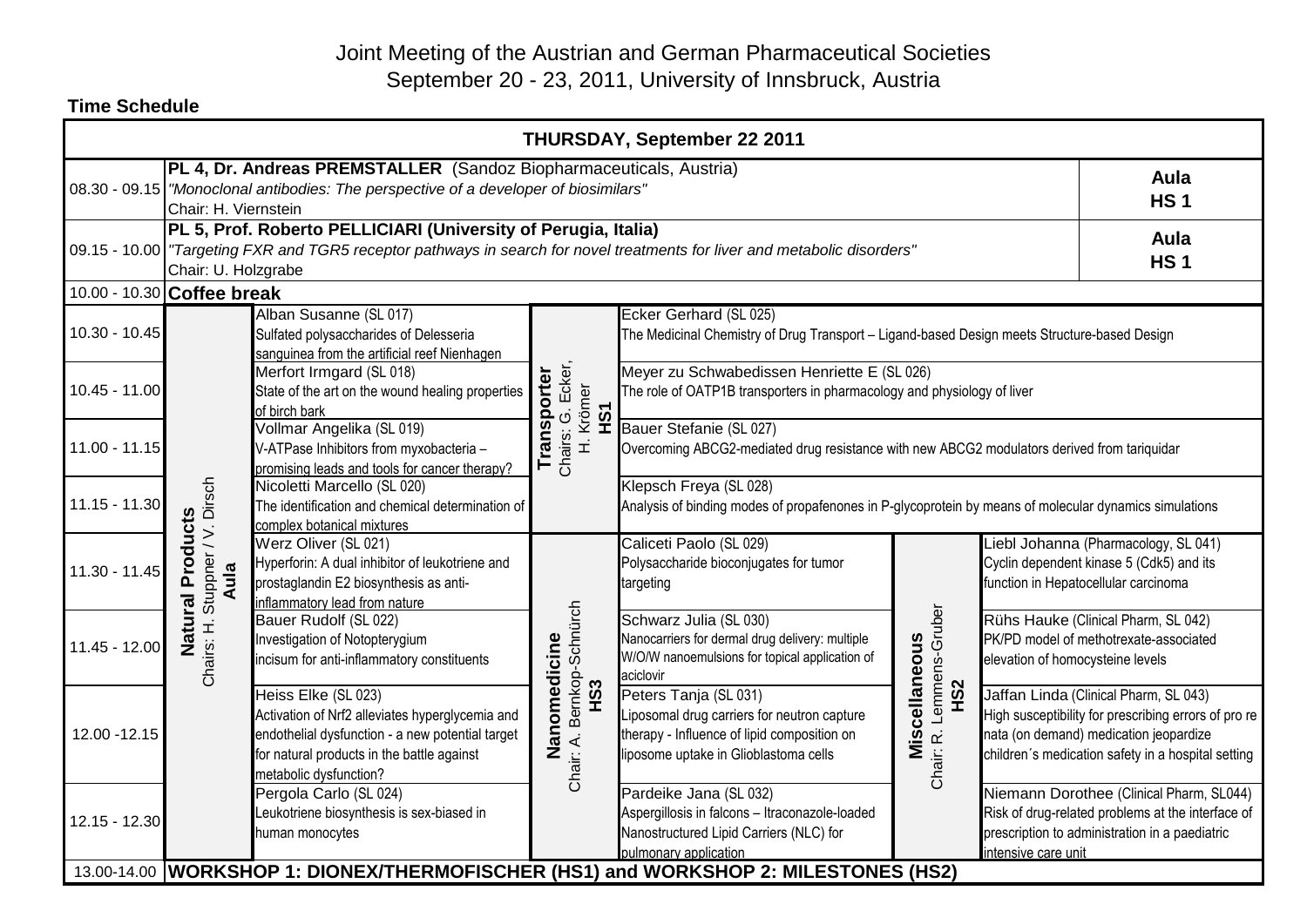## Joint Meeting of the Austrian and German Pharmaceutical Societies September 20 - 23, 2011, University of Innsbruck, Austria

| <b>THURSDAY, September 22 2011 (Continuation)</b> |                                                                                                                                                                                                                                              |                                                                                                                                               |                                                                                                                                             |                                                                                    |       |  |  |
|---------------------------------------------------|----------------------------------------------------------------------------------------------------------------------------------------------------------------------------------------------------------------------------------------------|-----------------------------------------------------------------------------------------------------------------------------------------------|---------------------------------------------------------------------------------------------------------------------------------------------|------------------------------------------------------------------------------------|-------|--|--|
|                                                   | PL 6, Prof. Dr. Rainer H. Müller (Freie Universität Berlin, Germany)<br>14.00 - 14.45   "20 years of nanocrystals - 'state of the art' and perspectives"<br>Chair: A. Bernkop-Schnürch<br>14.45 - 16.30 Poster presentation and Coffee break |                                                                                                                                               |                                                                                                                                             |                                                                                    |       |  |  |
|                                                   | <b>OMICs and</b><br><b>Biopharmaceutics</b><br>Chair: A. Kungl<br>HS <sub>3</sub>                                                                                                                                                            | <b>Computer Aided</b><br><b>Drug Design</b><br>Chair: T. Langer<br>HS <sub>1</sub>                                                            | <b>Miscellaneous Topics</b><br>Chair: R. Gust<br>HS <sub>2</sub>                                                                            | <b>Counterfeit drugs</b><br>Chairs: U. Holzgrabe, M. Stein,<br>U. Griesser<br>Aula | Foyer |  |  |
| 16.30 - 16.45                                     | Wätzig Hermann (SL 033)<br>Protein interactions with their surrounding<br>anions and cations precisely detected by<br><b>Affinity Capillary Electrophoresis</b>                                                                              | Langer Thierry (SL 037)<br>Hot Topics in Computer-Assisted Drug<br>Discovery                                                                  | Rademann Jörg (Pharm. Chem, SL 045)<br>Target Validation Using Fragment-Based Protein<br>Ligands                                            |                                                                                    |       |  |  |
| 16.45 - 17.00                                     | Huber Lukas (SL 034)<br>Time resolved analyses of<br>signaling/scaffold complexes                                                                                                                                                            | Sippl Wolfgang (SL 038)<br>Combining virtual and biological screening for<br>efficient lead structure identification of<br>epigenetic targets | Eichler Jutta (Pharm. Chem, SL 046)<br>Exploring Pathogen - Host Interactions through<br>Synthetic Mimicry of Viral Protein Binding Sites   | <b>Round Table</b>                                                                 |       |  |  |
| 17.00 - 17.15                                     | Bonn Günther (SL 0345<br>Novel Extraction, Enrichment, Separation<br>and Spectroscopic Approaches for<br>Phytomics                                                                                                                           | Cruciani Gabriele (SL 039)<br>High-throuput, fully automated, specific MetID.<br>A revolution for drug discovery                              | Culmsee Carsten (Pharmacology, SL 047)<br>Mechanisms of mitochondrial fragmentation as a target<br>for neuroprotective strategies           |                                                                                    |       |  |  |
| 17.15 - 17.30                                     | Köberle Andreas (SL 036)<br>Lysophosphatidic acid acyltransferase 3-<br>a novel candidate enzyme for infertility<br>therapy with dual function in the testis                                                                                 | Sotriffer Christoph (SL 040)<br>Scoring functions for affinity prediction: New<br>routes out of the forest?                                   | Enzenperger Christoph (Pharmacology, SL 048)<br>Fishing for alosteric binding sites at GPCRs with "loop-<br>hooks"? - A way to selectivity? |                                                                                    |       |  |  |
|                                                   | PL 7, Prof. Dr. Andreas Kungl ( University of Graz, Austria)<br>17.45 - 18.30 TA novel class of biopharmaceuticals based on proteoglycanomic target profiling"<br>Chair: S. Glasl-Tazreiter                                                  |                                                                                                                                               |                                                                                                                                             |                                                                                    |       |  |  |
| <b>CONFERENCE DINNER (Stiftskeller)</b><br>19.30  |                                                                                                                                                                                                                                              |                                                                                                                                               |                                                                                                                                             |                                                                                    |       |  |  |